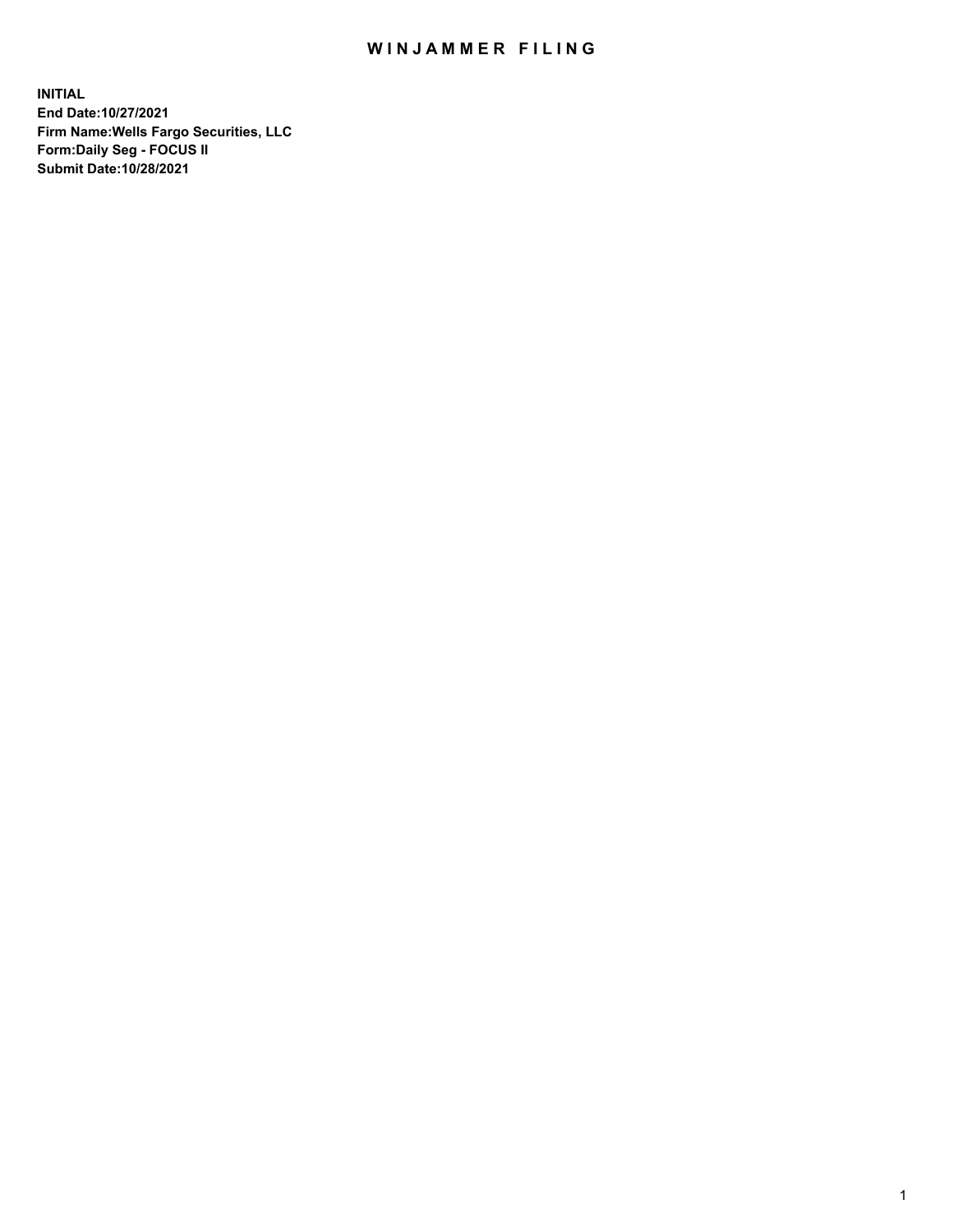**INITIAL End Date:10/27/2021 Firm Name:Wells Fargo Securities, LLC Form:Daily Seg - FOCUS II Submit Date:10/28/2021 Daily Segregation - Cover Page**

| Name of Company                                                                                                                                                                                                                                                                                                                | <b>Wells Fargo Securities LLC</b>                          |
|--------------------------------------------------------------------------------------------------------------------------------------------------------------------------------------------------------------------------------------------------------------------------------------------------------------------------------|------------------------------------------------------------|
| <b>Contact Name</b>                                                                                                                                                                                                                                                                                                            | <b>James Gnall</b>                                         |
| <b>Contact Phone Number</b>                                                                                                                                                                                                                                                                                                    | 917-699-6822                                               |
| <b>Contact Email Address</b>                                                                                                                                                                                                                                                                                                   | james.w.gnall@wellsfargo.com                               |
| FCM's Customer Segregated Funds Residual Interest Target (choose one):<br>a. Minimum dollar amount: ; or<br>b. Minimum percentage of customer segregated funds required:% ; or<br>c. Dollar amount range between: and; or<br>d. Percentage range of customer segregated funds required between: % and %.                       | 125,000,000<br><u>0</u><br><u>00</u><br>0 <sub>0</sub>     |
| FCM's Customer Secured Amount Funds Residual Interest Target (choose one):<br>a. Minimum dollar amount: ; or<br>b. Minimum percentage of customer secured funds required:% ; or<br>c. Dollar amount range between: and; or<br>d. Percentage range of customer secured funds required between: % and %.                         | 35,000,000<br><u>0</u><br>0 <sub>0</sub><br>0 <sub>0</sub> |
| FCM's Cleared Swaps Customer Collateral Residual Interest Target (choose one):<br>a. Minimum dollar amount: ; or<br>b. Minimum percentage of cleared swaps customer collateral required:% ; or<br>c. Dollar amount range between: and; or<br>d. Percentage range of cleared swaps customer collateral required between:% and%. | 360,000,000<br><u>0</u><br>00<br><u>00</u>                 |

Attach supporting documents CH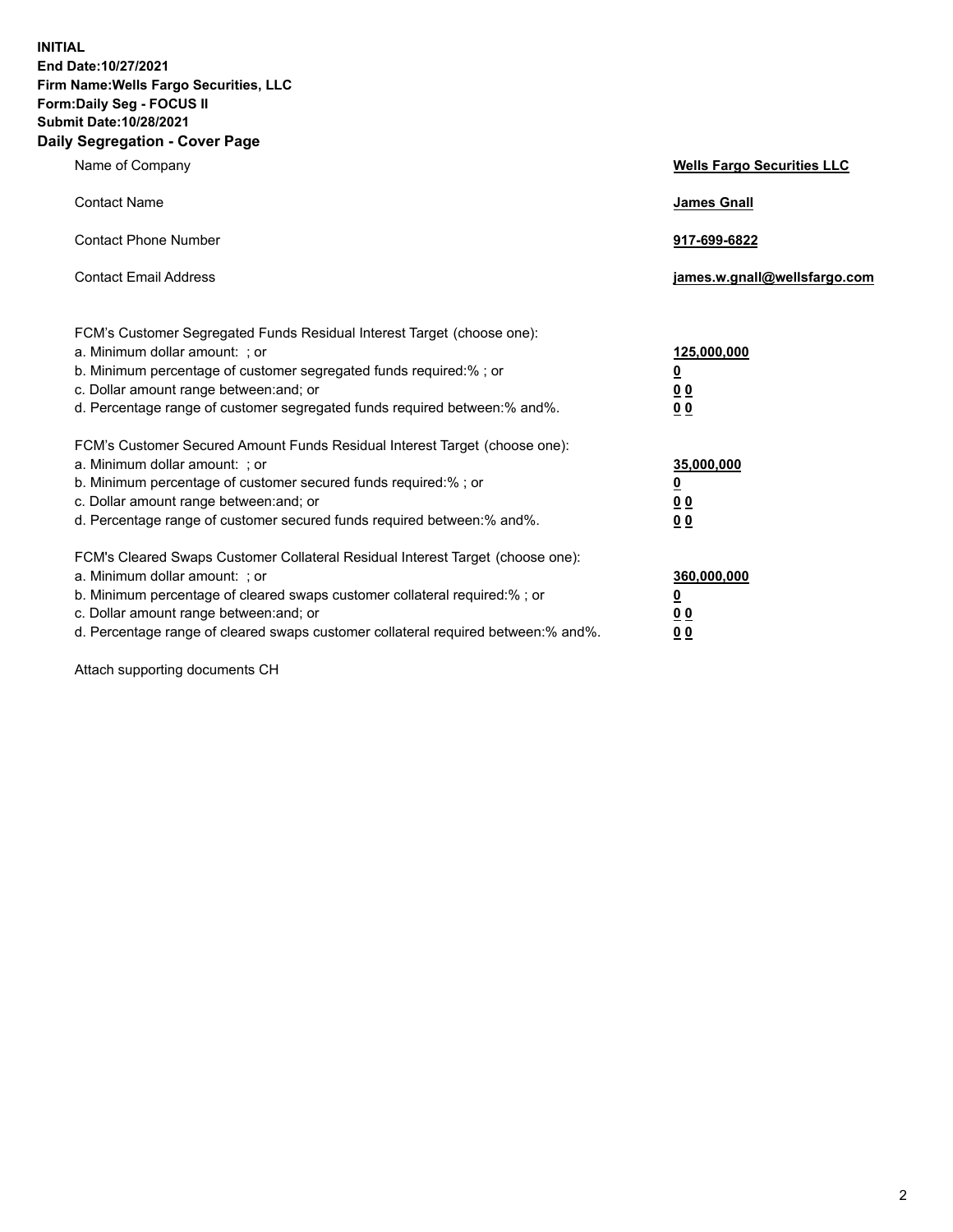**INITIAL End Date:10/27/2021 Firm Name:Wells Fargo Securities, LLC Form:Daily Seg - FOCUS II Submit Date:10/28/2021**

## **Daily Segregation - Secured Amounts**

|                | Foreign Futures and Foreign Options Secured Amounts                                         |                                    |
|----------------|---------------------------------------------------------------------------------------------|------------------------------------|
|                | Amount required to be set aside pursuant to law, rule or regulation of a foreign            | $0$ [7305]                         |
|                | government or a rule of a self-regulatory organization authorized thereunder                |                                    |
| 1.             | Net ledger balance - Foreign Futures and Foreign Option Trading - All Customers             |                                    |
|                | A. Cash                                                                                     | 267,969,440 [7315]                 |
|                | B. Securities (at market)                                                                   | 209,666,255 [7317]                 |
| 2.             | Net unrealized profit (loss) in open futures contracts traded on a foreign board of trade   | 153,425,180 [7325]                 |
| 3.             | Exchange traded options                                                                     |                                    |
|                | a. Market value of open option contracts purchased on a foreign board of trade              | 2,020,892 [7335]                   |
|                | b. Market value of open contracts granted (sold) on a foreign board of trade                | -675,337 [7337]                    |
| 4.             | Net equity (deficit) (add lines 1. 2. and 3.)                                               | 632,406,430 [7345]                 |
| 5.             | Account liquidating to a deficit and account with a debit balances - gross amount           | 12,181,610 [7351]                  |
|                | Less: amount offset by customer owned securities                                            | -11,543,258 [7352] 638,352 [7354]  |
| 6.             | Amount required to be set aside as the secured amount - Net Liquidating Equity              | 633,044,782 [7355]                 |
|                | Method (add lines 4 and 5)                                                                  |                                    |
| 7.             | Greater of amount required to be set aside pursuant to foreign jurisdiction (above) or line | 633,044,782 [7360]                 |
|                | 6.                                                                                          |                                    |
|                | FUNDS DEPOSITED IN SEPARATE REGULATION 30.7 ACCOUNTS                                        |                                    |
| 1.             | Cash in banks                                                                               |                                    |
|                | A. Banks located in the United States                                                       | 128,546,372 [7500]                 |
|                | B. Other banks qualified under Regulation 30.7                                              | 80,349,792 [7520] 208,896,164      |
|                |                                                                                             | [7530]                             |
| 2.             | <b>Securities</b>                                                                           |                                    |
|                | A. In safekeeping with banks located in the United States                                   | 136,645,102 [7540]                 |
|                | B. In safekeeping with other banks qualified under Regulation 30.7                          | 0 [7560] 136,645,102 [7570]        |
| 3.             | Equities with registered futures commission merchants                                       |                                    |
|                | A. Cash                                                                                     | -23,117,073 [7580]                 |
|                | <b>B.</b> Securities                                                                        | 93,032,292 [7590]                  |
|                | C. Unrealized gain (loss) on open futures contracts                                         | 60,439,345 [7600]                  |
|                | D. Value of long option contracts                                                           | 2,020,892 [7610]                   |
|                | E. Value of short option contracts                                                          | -675,337 [7615] 131,700,119 [7620] |
| 4.             | Amounts held by clearing organizations of foreign boards of trade                           |                                    |
|                | A. Cash                                                                                     | $0$ [7640]                         |
|                | <b>B.</b> Securities                                                                        | $0$ [7650]                         |
|                | C. Amount due to (from) clearing organization - daily variation                             | $0$ [7660]                         |
|                | D. Value of long option contracts                                                           | $0$ [7670]                         |
| 5.             | E. Value of short option contracts                                                          | 0 [7675] 0 [7680]                  |
|                | Amounts held by members of foreign boards of trade                                          |                                    |
|                | A. Cash                                                                                     | <u>-14,175,255</u> [7700]          |
|                | <b>B.</b> Securities                                                                        | 200,095,623 [7710]                 |
|                | C. Unrealized gain (loss) on open futures contracts                                         | 60,181,286 [7720]                  |
|                | D. Value of long option contracts                                                           | $0$ [7730]                         |
|                | E. Value of short option contracts                                                          | 0 [7735] 246,101,654 [7740]        |
| 6.             | Amounts with other depositories designated by a foreign board of trade                      | $0$ [7760]                         |
| 7.             | Segregated funds on hand                                                                    | $0$ [7765]                         |
| 8.<br>9.       | Total funds in separate section 30.7 accounts                                               | 723,343,039 [7770]                 |
|                | Excess (deficiency) Set Aside for Secured Amount (subtract line 7 Secured Statement         | 90,298,257 [7380]                  |
| $\overline{A}$ | Page 1 from Line 8)                                                                         | 57700<br>$\cdots$                  |

- 10. Management Target Amount for Excess funds in separate section 30.7 accounts **35,000,000** [7780]
- 11. Excess (deficiency) funds in separate 30.7 accounts over (under) Management Target **55,298,257** [7785]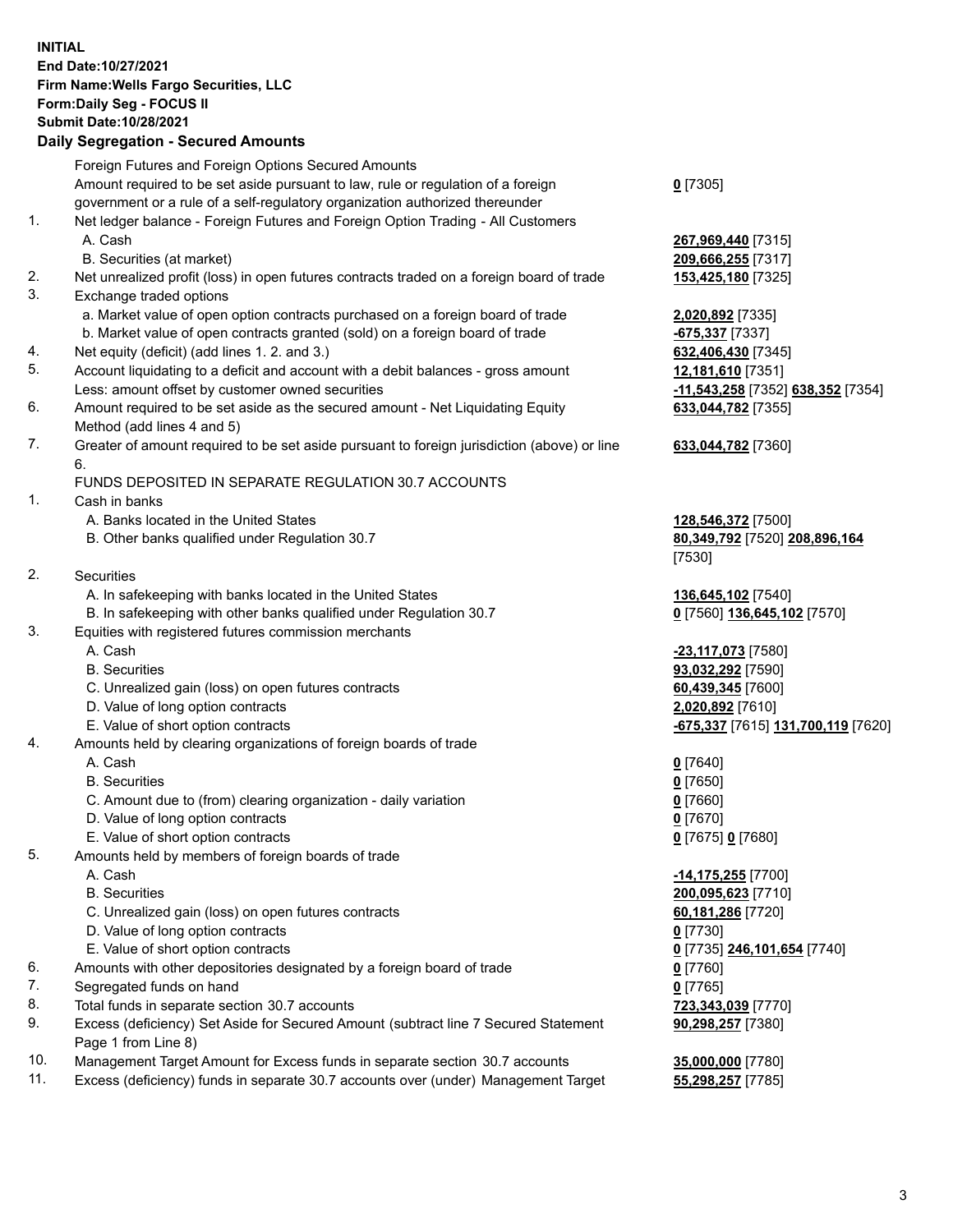**INITIAL End Date:10/27/2021 Firm Name:Wells Fargo Securities, LLC Form:Daily Seg - FOCUS II Submit Date:10/28/2021 Daily Segregation - Segregation Statement** SEGREGATION REQUIREMENTS(Section 4d(2) of the CEAct) 1. Net ledger balance A. Cash **3,977,524,273** [7010] B. Securities (at market) **1,741,296,987** [7020] 2. Net unrealized profit (loss) in open futures contracts traded on a contract market **-506,248,776** [7030] 3. Exchange traded options A. Add market value of open option contracts purchased on a contract market **2,405,357,130** [7032] B. Deduct market value of open option contracts granted (sold) on a contract market **-2,358,316,874** [7033] 4. Net equity (deficit) (add lines 1, 2 and 3) **5,259,612,740** [7040] 5. Accounts liquidating to a deficit and accounts with debit balances - gross amount **165,517,297** [7045] Less: amount offset by customer securities **-164,853,031** [7047] **664,266** [7050] 6. Amount required to be segregated (add lines 4 and 5) **5,260,277,006** [7060] FUNDS IN SEGREGATED ACCOUNTS 7. Deposited in segregated funds bank accounts A. Cash **140,208,704** [7070] B. Securities representing investments of customers' funds (at market) **680,297,748** [7080] C. Securities held for particular customers or option customers in lieu of cash (at market) **107,189,583** [7090] 8. Margins on deposit with derivatives clearing organizations of contract markets A. Cash **2,864,433,924** [7100] B. Securities representing investments of customers' funds (at market) **299,329,782** [7110] C. Securities held for particular customers or option customers in lieu of cash (at market) **1,634,107,404** [7120] 9. Net settlement from (to) derivatives clearing organizations of contract markets **-1,835,705** [7130] 10. Exchange traded options A. Value of open long option contracts **2,405,357,130** [7132] B. Value of open short option contracts **-2,358,316,874** [7133] 11. Net equities with other FCMs A. Net liquidating equity **0** [7140] B. Securities representing investments of customers' funds (at market) **0** [7160] C. Securities held for particular customers or option customers in lieu of cash (at market) **0** [7170] 12. Segregated funds on hand **0** [7150] 13. Total amount in segregation (add lines 7 through 12) **5,770,771,696** [7180] 14. Excess (deficiency) funds in segregation (subtract line 6 from line 13) **510,494,690** [7190] 15. Management Target Amount for Excess funds in segregation **125,000,000** [7194] 16. Excess (deficiency) funds in segregation over (under) Management Target Amount **385,494,690** [7198]

Excess